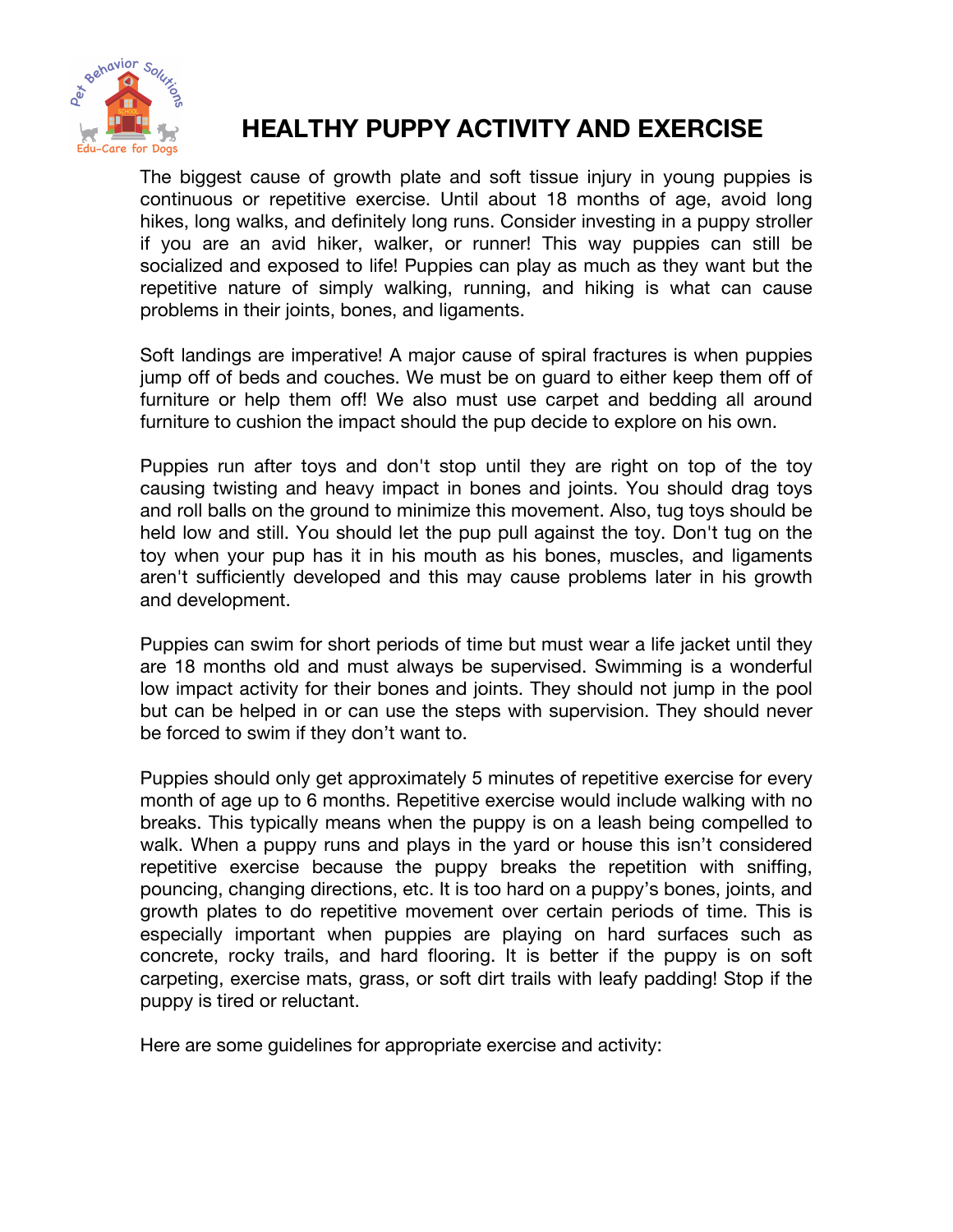#### **8 to 16 weeks**

**Continuous walking** – Puppies in this age range should have repetitive exercise limited to a 10 to 20 minutes. Remember that puppies need to be fully vaccinated before being exposed to the world so any repetitive exercise should be limited to safe places such as your yard.

**Jumping** - Puppies should jump no more than up to wrist height (i.e., approximately 6 to 10 inches). Puppies should not climb more than one or two stairs at a time and should be carried up and down more stairs than that. Stairs should be carpeted to buffer impact and prevent slipping. Puppies must be lifted off of furniture.

**Play with other dogs** - Puppies can have free access to resident dogs but only 10 to 15 minutes with new dogs or puppies. Be sure to enforce rest periods and interrupt rough or overly fast play. You can do this by physically separating the puppy or puppies into crates, X-pens, different rooms, or leash/tether time with a human for a rest period. It is very important to limit a puppy's play at this age in order to ensure they don't overstimulate; that their play doesn't become too rough; and that they learn to stop and calm down when they are limited. It is also a great impulse control exercise and frustration training exercise.

## **4 to 6 months**

**Continuous walking** – For this age range, repetitive exercise should be limited to 20 to 30 minutes. Stop if the puppy is tired or reluctant. Formal leash training should be limited to 5 minutes per session.

**Jumping** - Puppies can go up and down stairs on their own but must be supervised. Encourage your pup to walk instead of run or leap by putting a leash and harness on him and compel him to take one step at a time - especially when going downstairs. Put gates up at the top and bottom of stairs when the pup is not supervised. Puppies must be supported when jumping off furniture. You can do this by gently supporting his chest as he jumps down to buffer the impact to his front legs. Do not allow unsupervised access to furniture or he will play jungle gym on the furniture and jump more than his body can handle. At this age, he still should only be jumping no more than your wrist height (i.e., approximately 6 to 10 inches) from an agility standpoint!

**Play with other dogs** - Puppies can play with other dogs but must still have mandatory rest periods and play must still be stopped for rough or overly fast play.